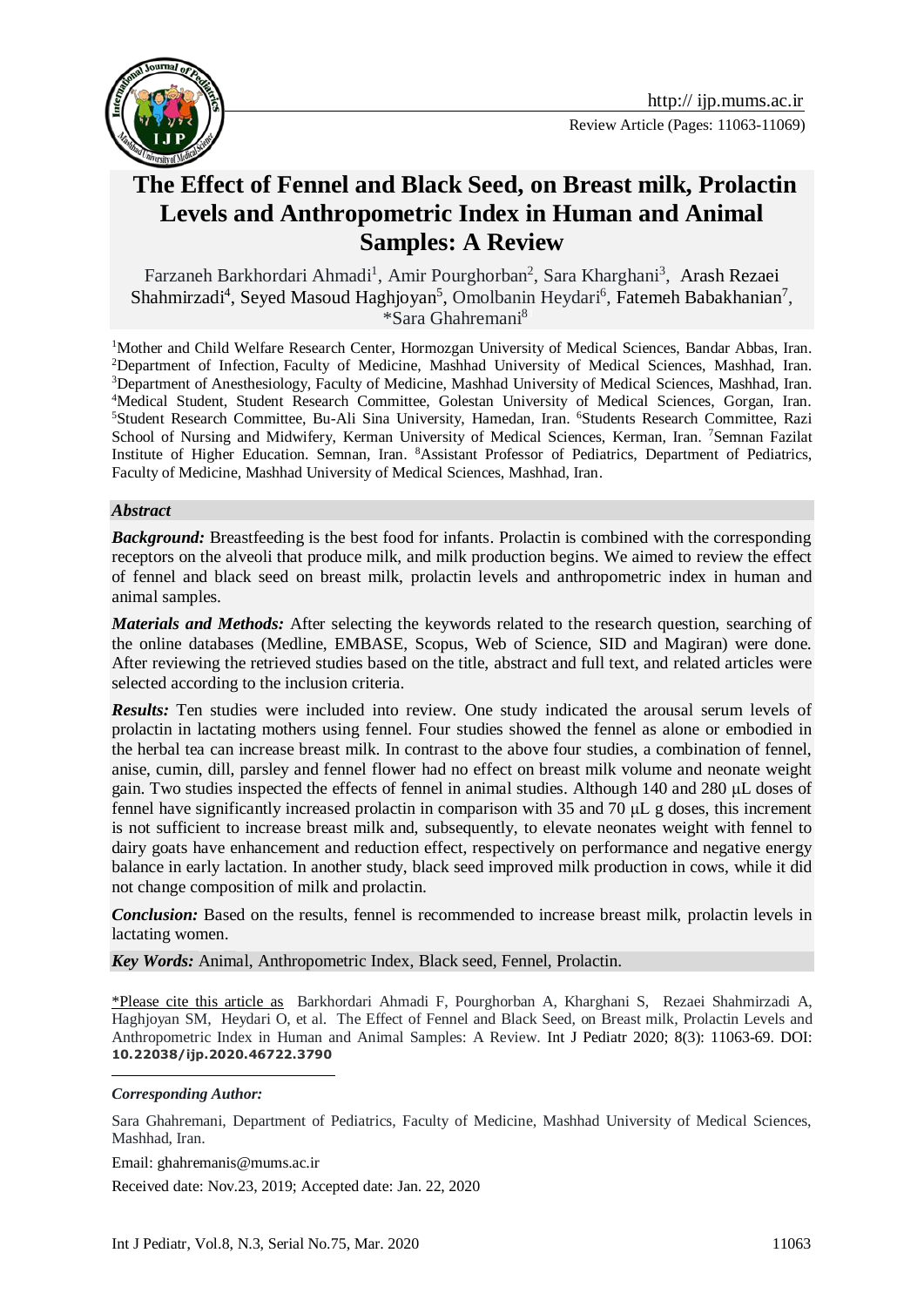# **1- INTRODUCTION**

 A society's future depends on the health of its children. In the start-up phase, breast milk is the ideal food approximately encompassing beneficial nutrition attributes; due to its accessibility (1), appropriate temperature, freshness, immunity against bacterials and accordingly less intestinal disorders, it is the first-line suggestion for neonates. Breast milk is a golden standard of nutrition, which provides immunity for neonates. Successful breastfeeding depends on a number of physiological and psychological factors. Breastfeeding is efficient in a variety of infections, specifically gastrointestinal and respiratory infections and reduces neonatal death rate. Besides the immunity properties of breast milk, studies have indicated that it is costeffective to the family as well as creates a close relationship between mother and neonate (2, 3).

Breastfeeding not only promotes health in infancy but also guarantees life and health in different stages of life, namely adolescence, adulthood, middle age and even senior years (4). Poor breastfeeding is the most common cause of no breastfeeding, and a decline in breastfeeding can occur in many situations, such as premature birth, mother or neonate's illness, resulting in the separation of the neonate, anxiety and emotional stress in the mother. All of these conditions act as lactation failure. Milk production can be increased in several ways, such as psychological support and relaxation techniques. However, many mothers seek the guidance of their physicians by requesting medical products to increase breast milk supply (5). Despite these benefits, the prevalence of breastfeeding is relatively low, especially in several high-income countries in North America and Europe, where only 40% of mothers breastfeed their baby six months after birth (6). One of the treatment

approaches for inadequacy of breast milk is to use chemical drugs, including mitochromamide, domeridone, sulfur, and cytochrome accommodating with side effects (7). Medicinal herbs have been used for thousands of years not only as food but also as powerful medicines all over the world (8). The use of medicinal plants, especially in Asian countries, is increasingly growing (9). Fennel (*Foeniculum vulgare*) has been used in traditional medicine for thousands of years in East Asian countries, India and China (10). Siahi et al. (2009) showed that aqueous extract of fennel was effective on prolactin secretion in female rats (10). Shirafza is defined as a kind of medicine or herb that initiates, induces and maintains milk production (11).

Several chemical medicines and herbal remedies have been prescribed as Shirafza. However, chemical drugs such as domperidone or metoclopramide potentially result in side effects such as arrhythmia or hypothyroidism in mothers and children. This is why herbal fats such as fennel, anise, barley, milk thistle or garlic are more popular for increased lactation and among these herbal compounds; fenugreek is probably the most consumed (6). A study by Shariati et al. (12) in 2004 on the effect of using Shirafza drops (including alcoholic extract of six herbs including fennel, anise, cumin, dill, parsley and black seed) by breastfeeding mothers on the weight of 0 to 6-month-old neonates exclusively breastfed. The results of this study indicates no significant effect on neither the milk volume nor the neonate's weight progress. However, the study conducted in 2013 by Dehkhoda et al. showed that Shirafza tablets containing fennel cause enhancement in mother's milk and consequently increment in neonate weight (9). According to the results of a clinical trial, the positive effect of fenugreek seed and fennel seed on improving lactation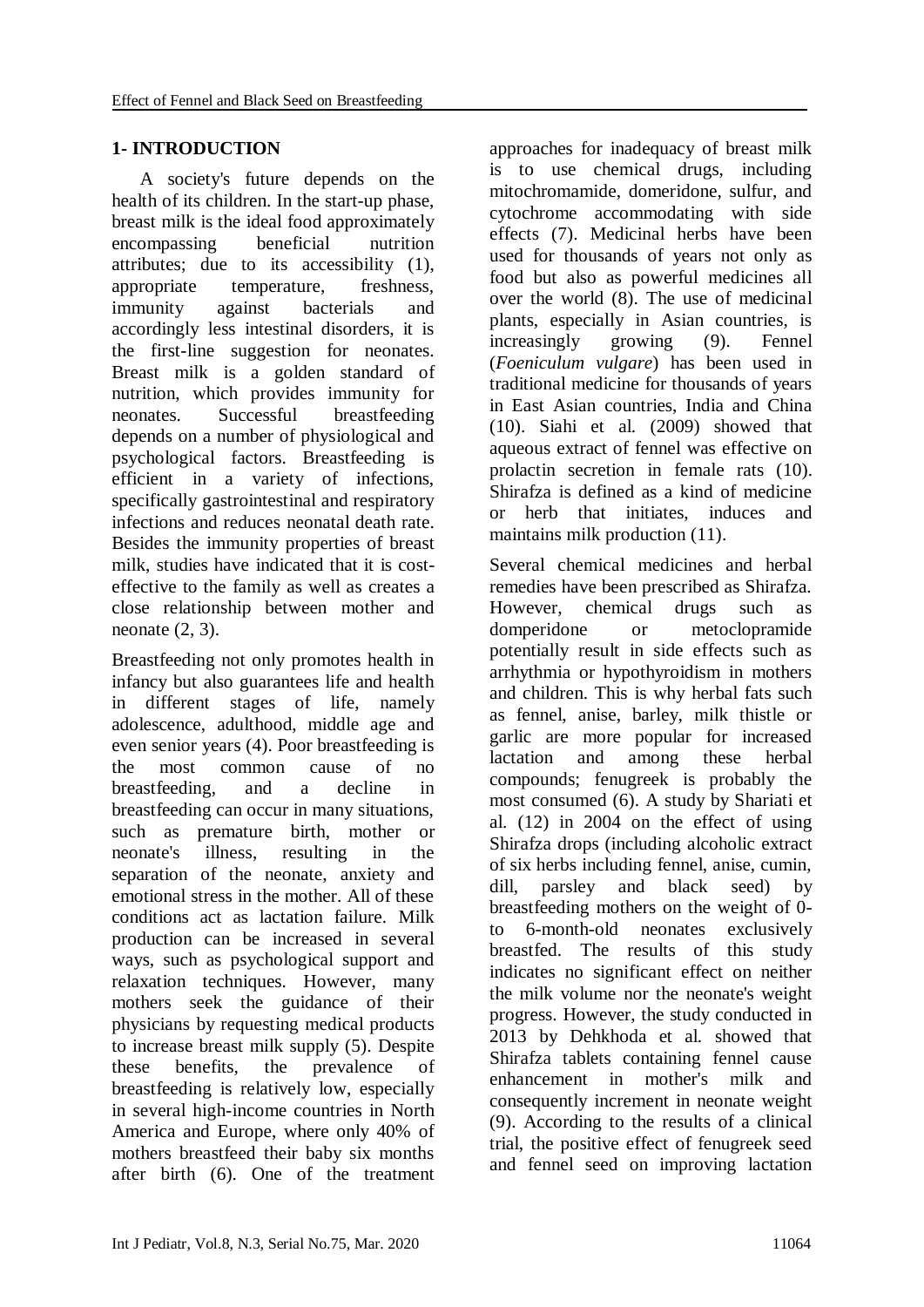adequacy in breastfeeding mothers was observed (7). According to a UNICEF report, 2 percent of children in the world are breastfed and breastfeeding by the age of 6 months (14). According to the WHO guidelines, about 5% of mothers should be able to breastfeed exclusively with their babies up to 6 months (15). According to a previous study, exclusive breastfeeding rates in rural areas of Iran are 58% and 29% at four and six months; while in urban areas these are reported 56% and 27%, respectively (16). Limited review studies and low level of exclusive breastfeeding impel the researcher to conduct review studies in this area. Henceforth, the current study aimed to review studies on the effect of fennel and black seed on breast milk and prolactin and anthropometric index in human and animal samples.

# **2- MATERIALS AND METHODS**

 In this review, the following databases were searched for relevant papers and reports: Medline, Scopus, EMBASE, Web of Science, SID and Magiran. Key references from extracted papers were also hand-searched. Terms to evaluate the texts and websites, the singular or combination forms of the following keywords were used to search for the relevant literature: (Black Seed OR Black Caraway OR Black Cumin OR Kalonji OR Black [Onion](https://www.medicalnewstoday.com/articles/276714.php) Seed OR Fennel OR Foeniculum vulgare) AND (Milk, Human OR Breast Milk OR Prolactin OR Anthropometric Index), and equivalent Persian words using bulletin index such as AND, OR.

Included articles were: all Persian and English randomized control trail, and nonrandomized prospective or retrospective clinical studies, which have the mentioned keywords in the title and abstract and related to the purpose of the research, published to end-December 2019, that used fennel and black seed as a galactogogue plants on breast milk and prolactin levels in human and animal samples. We also excluded articles with incomplete data. From other languages, 10 studies were ultimately included in this review. The procedure of the search and selection of studies appeared in study selection was done by two reviews.

# **3- RESULTS**

 Ten studies were included in this study, four in the animal domain (9, 10, 17, 18), and six in the human domain (7, 12, 13, 16, 19, 20).

#### **3-1. Effect of Fennel and Black Seed on Animal studies**

In the first study, 75 adult Wistar rats, 2 to 3 months old (approx. 200-180g) were used. Animals were divided into 4 experimental and one control group. Four experimental groups received 35, 70, 140 and 280 μL doses of aqueous extract of fennel seed for 5, 10 and 15 days, respectively. Simultaneously, the control group received intraperitoneal (IP) saline. According to the results of hormonal assay, the prolactin level in Wistar rats is normally 7, 3 - 13, 23 ng/ml. Injection of the aqueous extract of fennel seed did not alter this range.

However, 140 and 280 μL doses showed a significant increase in comparison with 35 and 70 μL doses in this range, this increase in prolactin was not sufficient to increase breast milk and, consequently, to increase neonatal weight (10). In the second study, researchers evaluated the effects of fennel seed meal supplementation with corn or barley, digestibility, ruminal fermentation and some blood parameters of Mahabadi goats during the transition period. Twentyfour pregnant goats randomized design for two months from 30 days left to expected delivery time to 30 days postpartum were fed with two levels fennel (0 and 10 g daily) and two types of grain (corn and barley). Daily changes in body weight, daily milk production, and dry matter intake were assessed. Augmenting fennel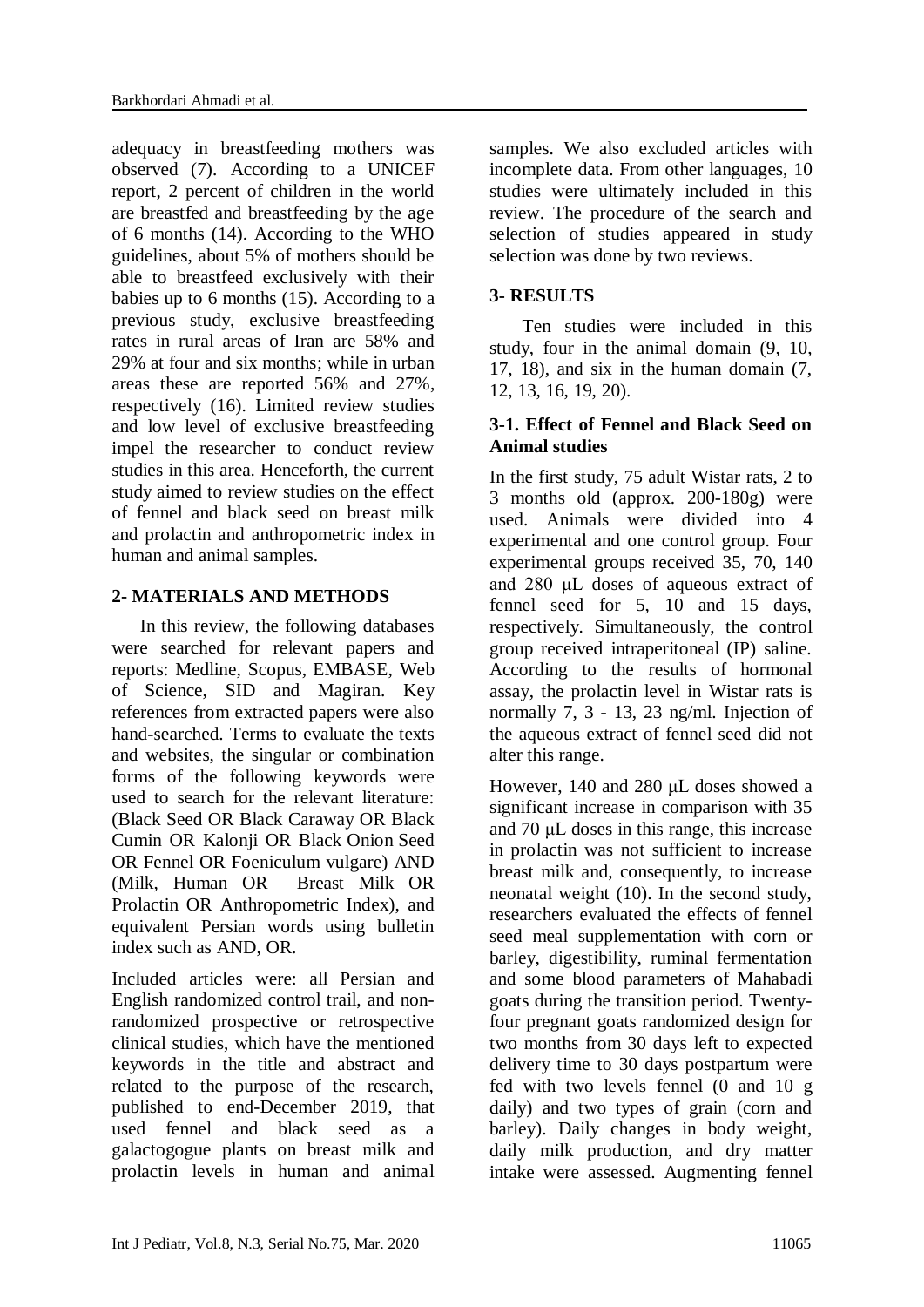to dairy goats can improve performance and reduce negative energy balance in early lactation (17). In third study, the effects of aqueous and ethanolic extracts of *N. sativa* seeds (fennel) on milk production in rats were evaluated. The measurement of milk production was done by measuring pup weight during suckling period. The intraperitoneal LD50 values of aqueous and ethanolic extracts of *N. sativa* were  $4.23$  and  $4.9 \text{ g/kg}$ , respectively. The aqueous  $(0.5 \text{ g/kg})$  and ethanolic extracts (1 g/kg) increased milk production significantly ( $p < 0.001$ ). It is concluded that aqueous and ethanolic extracts of *N. sativa* can stimulate milk production in rats (18). In a randomized design conducted on Holstein cows, black seed improved milk production in cows, while it did not change composition of milk and prolactin (9).

# **3-2. Effect of Fennel and Black Seed on humman studies**

In 2013, Honarvar et al. conducted a study on the effect of fennel on serum prolactin levels in lactating mothers, which showed that fennel causes a rise in the serum levels of prolactin in lactating mothers. Mean serum prolactin level before and after intervention was  $64.55 + 32.06$  ng/ml and 95.55  $\pm$  65.90 ng/ml, respectively (19). In the second study, group 1 consisting of twenty-one control mothers underwent the same advice on supportive measures, while group 2 consisting of thirty-two mothers received fruit tea [Lemon Grass (Cymbopogon citratus), goat's rue (Galega officinalis), fennel (Foeniculi vulgare Mill), anise (Pimpinella anisum), caraway (Carum carvi L.), melissa (Melisa officinalis L.), and stinging nettle (Urtica diocia L.)] for a week. High production of milk from 1st to 7th day was observed in mothers who had utilized herbal tea mixture, 30% and 80% in the control group, and the treatment group, respectively  $(P=0.000)$ . The two groups did not show any statistically meaningful

difference in the neonate's weight gain (20). In the third study, they haphazardly allotted neonates in two intervention groups in which herbal tea mixture of fennel seed powder (7.5 g) plus black tea (3 g) was utilized three times a day and control groups in which herbal tea mixture of black tea powder (3 g) was consumed three times a day. After the forth week, the fennel caused significant weight gain from 5261.0256  $\pm$  1167.65801 to 6393.3333  $\pm$ 1083.42132; increased head circumference from  $38.6103 \pm 2.20033$  to  $40.1538 \pm 1.6033$ 2.00510; increase wet diapers from 5.5000  $\pm$  1.05131 to 8.5421  $\pm$  1.21182; heightened excretion times from  $1.7692 \pm 1.03139$  to  $2.6410 \pm 1.14655$ , and increased the number of breastfeeding times from 9.9359  $\pm$  1.85380 to 16.7399  $\pm$  1.63766 (P< 0.001), but no effect on height was seen (P=  $0.066$ ) (16).

In a fourth study in Mashhad (Iran) that assessed the effect of Shirafza drops on 158 lactating mothers who were exposed to milk deficiency, a clinical trial and a prospective study were conducted with two groups of Shirafza consumers (fennel, anise, cumin, dill, parsley and black seed), and placebo (control group). The results of this study were recorded weekly by measuring the weight, height and circumference of neonate's head. In this study, Shirafza did not affect breast milk volume and neonate weight gain (12).

In a fifth study, in another clinical trial to assess the adequacy of breast milk, 117 mothers with 0- to 4-month-old neonates were allocated to three groups receiving fenugreek seed powder, fennel powder placebo and placebo. The results of this study showed a positive effect of fenugreek and fennel seed on improving lactation adequacy through positive anthropometric indices, number of wet diapers, number of excretion times, and elevated number of breastfeeding times (7). In the sixth study, 60 preterm neonates hospitalized in NICU of Alzahra hospital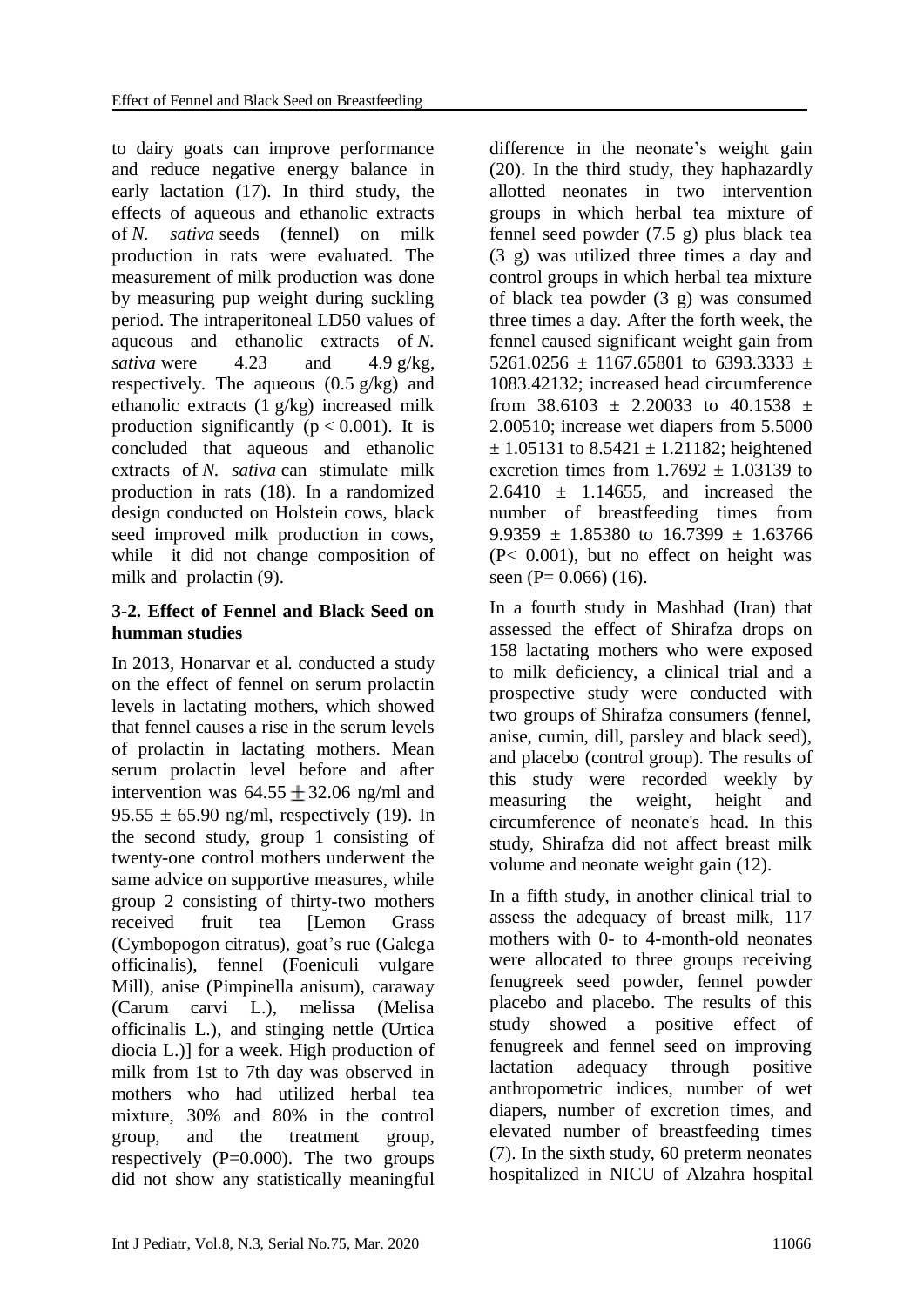(Tabriz, Iran), were randomly put in two groups of 30. The mothers of infants in the control group received customary training and support about relactation; while the intervention group received customary training as well as the designated instructive and supportive relactation program including breast pumping, enhancing milk agents (daily tablets of metoclopramide 10 mg and Shirafza tablets [contain fennel (Foeniculum vulgare), cumin seed (Cuminum cyminum), fenugreek (Trigonella foenumgraecum), dill (Anethum graveolens)]), and kangaroo mother care. The intervention groups showed more weight gain in comparison with the control groups (13).

# **4- DISCUSSION**

 This study aimed to review the effect of fennel and black seed on breast milk, prolactin levels and anthrometric index in human and animal samples. Ten studies were included into review. Five studies showed the fennel alone or embodied in the herbal tea can increase breast milk and neonatal anthropometry (7, 13, 16, 18, 20). In contrast to the above four studies, a combination of fennel, anise, cumin, dill, parsley and fennel flower had no effect on breast milk volume and neonate weight gain (10, 12, 17, 20). In one study on Holstein cows, black seed improved milk production in cows, while it did not change composition of milk and prolactin (9). Three studies inspected the effects of fennel and black seed in animal studies. Although 140 and 280 doses of fennel have significantly increased prolactin in comparison with 35 and 70 doses, this increment is not sufficient to increase breast milk and, subsequently, to elevate neonates weight with fennel to dairy goats have an increase and a reducing effect respectively on performance and negative energy balance in early lactation (10, 17). In a randomized design conducted on Holstein cows, black seed improved milk

production in cows, while it did not change composition of milk and prolactin (9). Approximately four million (mostly in developing countries) neonates die annually. According to the studies, this rate could be decreased by 1.3 million cases by exclusive breastfeeding in the first six months, continuing to one year. The undeniable importance of breastfeeding to the health and vitality of mother and neonate is universally accepted (2, 3). As stated by the American Academy of Pediatrics in 1997, breastfeeding is the gold standard for breastfeeding and healthy neonates, and in most cases should be the only diet that is breastfeeding up to six months after birth (4). The unique benefits of breastfeeding have led to the introduction of breastfeeding and education as part of child growth and survival policies since the early 1331s (UNICEF) (16).

Furthermore, the transmission of reinforcing immunity, communicating fluent mental relation between mother and neonate, adjusting protein and other nutrients for the neonate and providing the most required minerals are some advantages of breastfeeding for neonates, which consequently provide the most appropriate growth charts in children. On the other hand, mothers can take advantage of breastfeeding too, in that it decreases postpartum hemorrhage, reduces the ovary and breast cancer, has an important part in adjusting the body's function and osteoprosis reduction in mothers. The neonates who are breastfed show less diarrhoea, intestinal bleeding, milk reflux, colitis, atopic eczema, and low rate of asthma, obesity, and diabetes (3, 21). East Asian countries, India and China have utilized fennel in traditional medicine for thousands of years for the treatment of disparate diseases. Aromatic fennel is an herb one to two meters high, broad leaves and it is divided into thin and spiky pieces. There are distinct longitudinal lines on its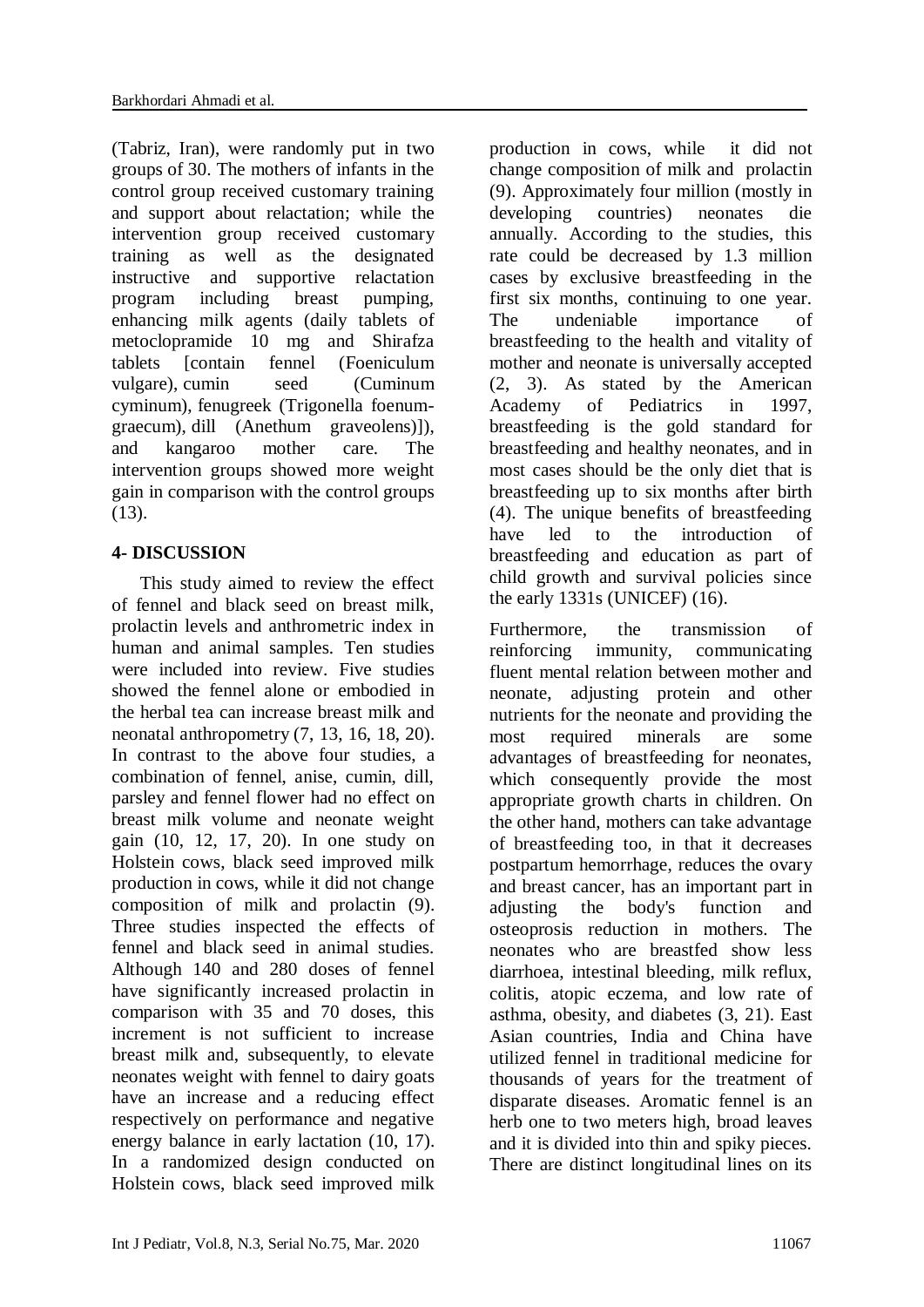detected branches (1). The overall appearance of this plant is very similar to dill in terms of its leaves but is more aromatic, and its flowers are a compound umbrella. Fennel seed has a slender, cylindrical appearance and its dimensions vary according to plant growth. Its surface has no fuzz; the grooves are light green and sometimes yellow in some cases. Fennel contains a little mucilage, sugar content, up to 5% oil and up to 5% essential oil. It also contains minerals and fatty acids. People have been familiar with the fennel plant for a long time. In the Middle Ages, chewing the seed of this plant was an acceptable way to relieve abdominal noise during the formal ceremony. Many of the older herbal remedies have mentioned the properties of fennel eggs in helping to strengthen the eye (10). The mechanism of the effect of black seed extract on blood serum prolactin and milk production is similar to that of rosemary. In the case of Hosseinzadeh et al., milk production from day 6 lactation was significantly higher in rats treated with black seed extract. The study showed that the aqueous (aqueous and ethanolic) extract of black seed stimulated milk production by increasing prolactin (18).

#### **5- CONCLUSION**

 Ten studies were included into review. Five studies showed the fennel alone or in herbal tea can increase breast milk and neonatal anthropometry. In contrast to the above four studies, a combination of fennel, anise, cumin, dill, parsley and fennel flower had no effect on breast milk volume and neonate weight gain. In one study on Holstein cows, black seed improved milk production in cows, while it did not change composition of milk and prolactin. According to the results of this study, fennel is recommended to increase

breast milk and prolactin levels in lactating women.

#### **6- CONFLICT OF INTEREST:** None.

#### **7- REFERENCES**

1. Sharifirad G, Shahnazi H, Sedighi E, Mahaki B. The effect of supporter presence in education sessions of breastfeeding on knowledge, attitude and behavior of nulliparous women. Journal of Health. 2018;9(1):45-61.

2. Vakili R, Kiani M, Saeidi M, Hoseini BL, Alipour Anbarani M. Junk Food Consumption and Effects on Growth Status among Children Aged 6-24 Months in Mashhad, Northeastern Iran. International Journal of Pediatrics, 2015; 3(4.2): 817-822. doi: 10.22038/ijp.2015.4637.

3. Hoseini BL, Vakili R, Kiani M, Khakshour A, Saeidi M. Maternal Knowledge and Attitude toward Exclusive Breast Milk Feeding (BMF) in the First 6 Months of Infant Life in Mashhad. International Journal of Pediatrics, 2014; 2(1): 63-69.

4. Shobeiri F, Moradi Haghgoo S, Khodakarami B, Roshanaie G. The Investigating Factors Affecting Breastfeeding Self-Care in Nulliparous Women Who Referred to the Health Centers in Hamadan City. Pajouhan Scientific Journal. 2018;17(1):45-50.

5. El Sakka A, Salama M, Salama K. The Effect of Fenugreek Herbal Tea and Palm Dates on Breast Milk Production and Infant Weight. Journal of Pediatric Sciences. 2014;6: e202.

6. Sevrin T, Alexandre-Gouabau M-C, Castellano B, Aguesse A, Ouguerram K, Ngyuen P, et al. Impact of Fenugreek on Milk Production in Rodent Models of Lactation Challenge. Nutrients. 2019;11(11):2571.

7. Ghasemi V, Kheirkhah M, Vahedi M, Darabpour Dezdarani S, Abed M. Comparison effect of herbals tea containing fenugreek seed and fennel seed on the signs of breast milk sufficiency in iranian girl infants with 0-4 months of age. Journal of Medicinal Plants. 2018;4(68):166-74.